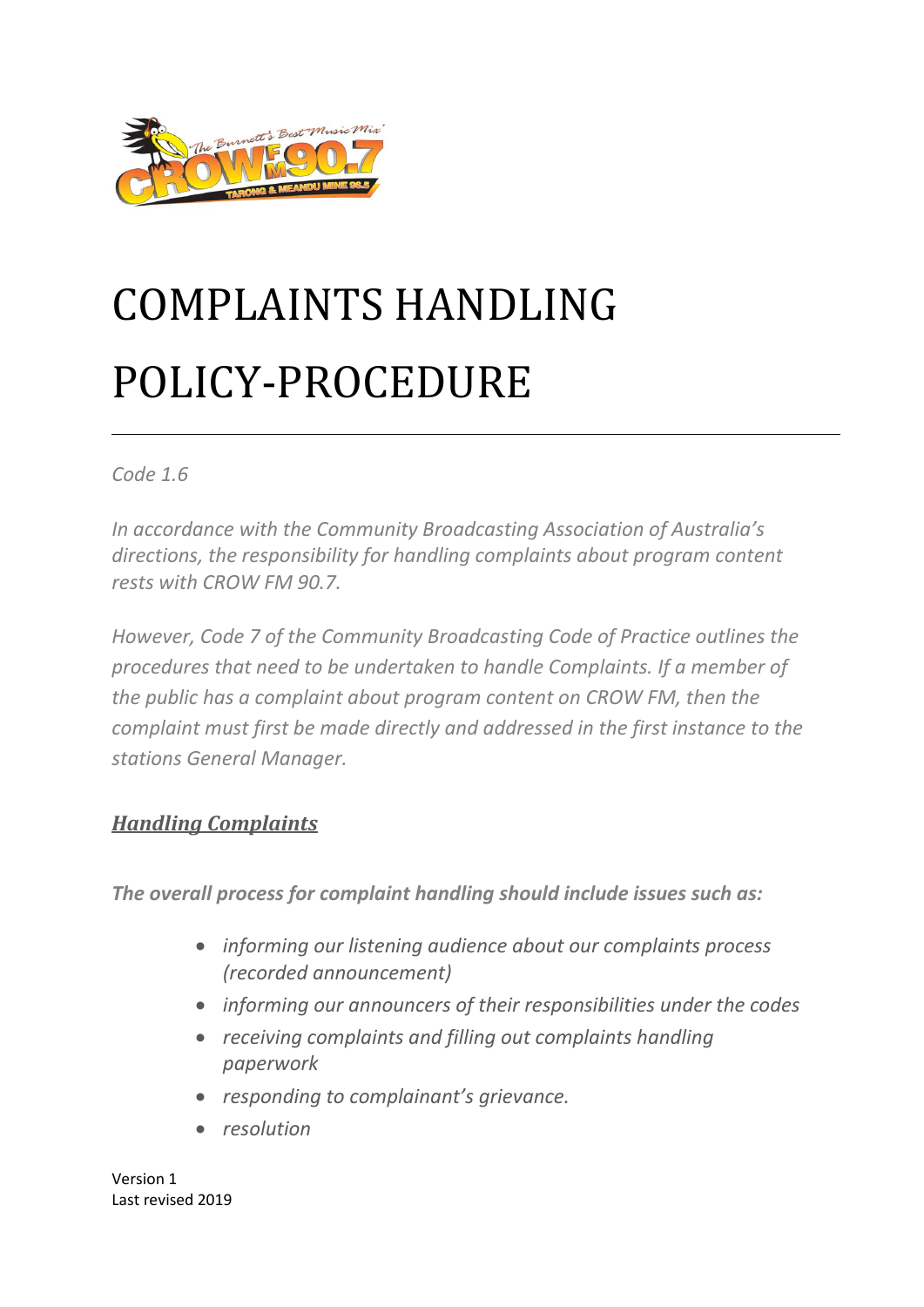- *unresolved complaints*
- *notification of complaints.*

## *Informing Our Listening Audience*

*It is a requirement under Code 7 that all radio stations provide regular on air information about the Community Broadcasting Code of Practice and how the audience may obtain a copy of the Code. This can be heard during the stations daily programming and updated when changes occur. The station management has agreed that the promo "Code of Practice is to be broadcast twice in a 24 hour period.*

## *Informing Broadcasters*

*The stations Board of Management takes responsibility for informing all announcers (volunteer and staff) as to what constitutes unacceptable program content. This is communicated during induction training and supported by documented station policies and a copy of the Community Broadcasting Code of Practice.* 

## *Receiving Complaints*

*Community feedback is a vital way to connect with our listeners.* 

*Complaints can be viewed in a constructive manner and can function to improve how the station broadcasts information.*

*It is vital to ensure that all complaints are forwarded on to the stations General Manager immediately and in the first instance and imperative to ensure that the complaint is dealt with properly. Assuring the complainant that their complaint will be taken seriously and will be dealt with professionally by Management.*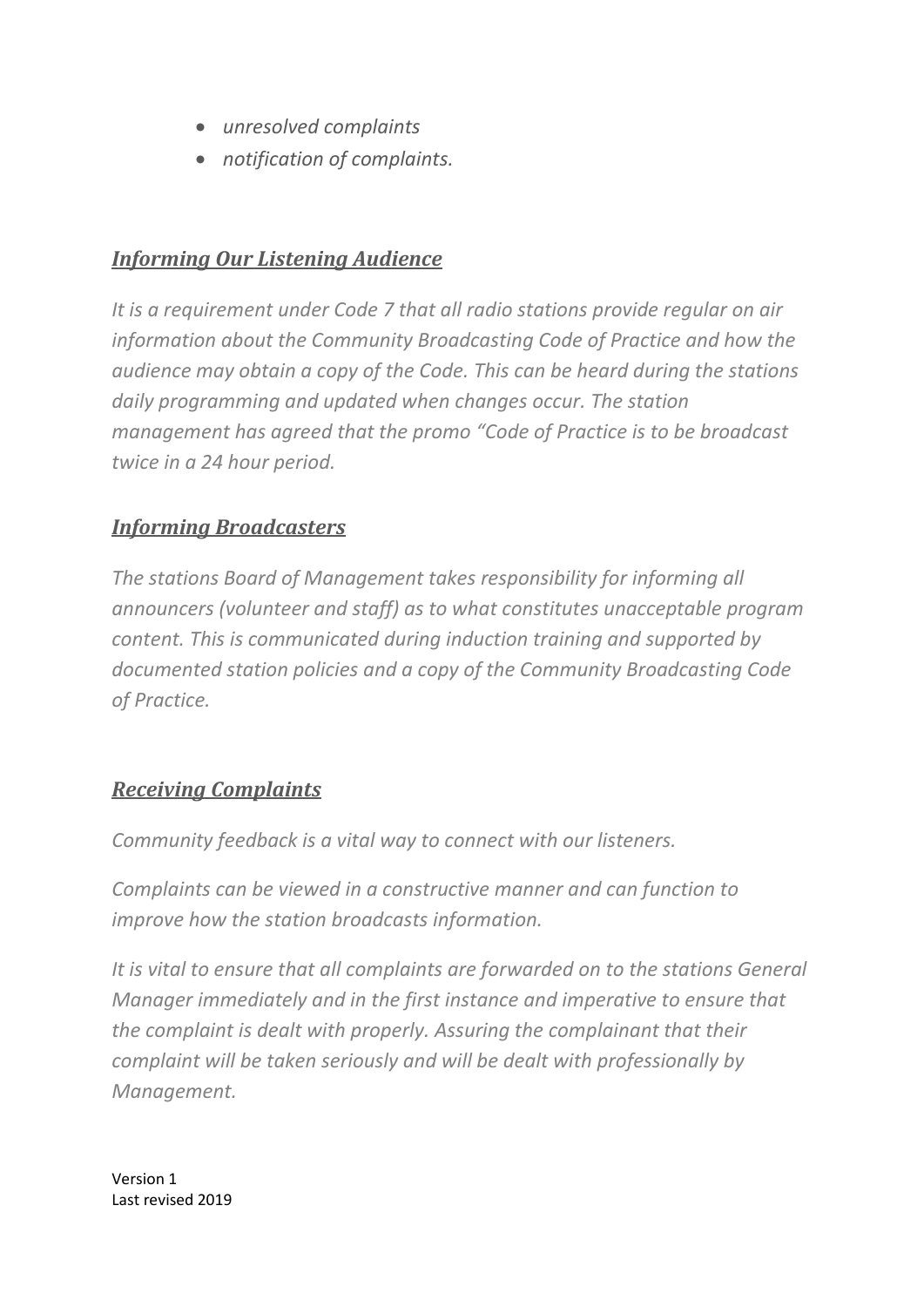*It is reasonable and appropriate for the station to request that complaints be made in writing and relate to a specific breach as deemed by the complainant.*

# *Responding to Complaints*

*Management must respond to a written complaint within 60 days from the date the complaint is received. The Program Director or General Manager can listen to a log of the material in question to determine the nature of the content.*

*After due consideration of the available information, the stations Board of Management should determine the stations response.* 

*This may involve the disciplining (e.g. suspension) of the Volunteer/staff member, as well as a written apology to the complainant (this should not occur* in the event of a potential defamation action).

*In most cases, proper consideration and an appropriate response by the station will satisfy the complainant. The formal letter should contain an invitation to the complainant to discuss the matter further if required.*

# *Resolving Complaints*

*If the complainant is dissatisfied with the station's written response, then a number of actions may be taken, for example;*

- *further consideration of the complaint and a further response,*
- *no further response as the initial response was appropriate, or*
- *the option of attending a meeting on the matter.*

Version 1 Last revised 2019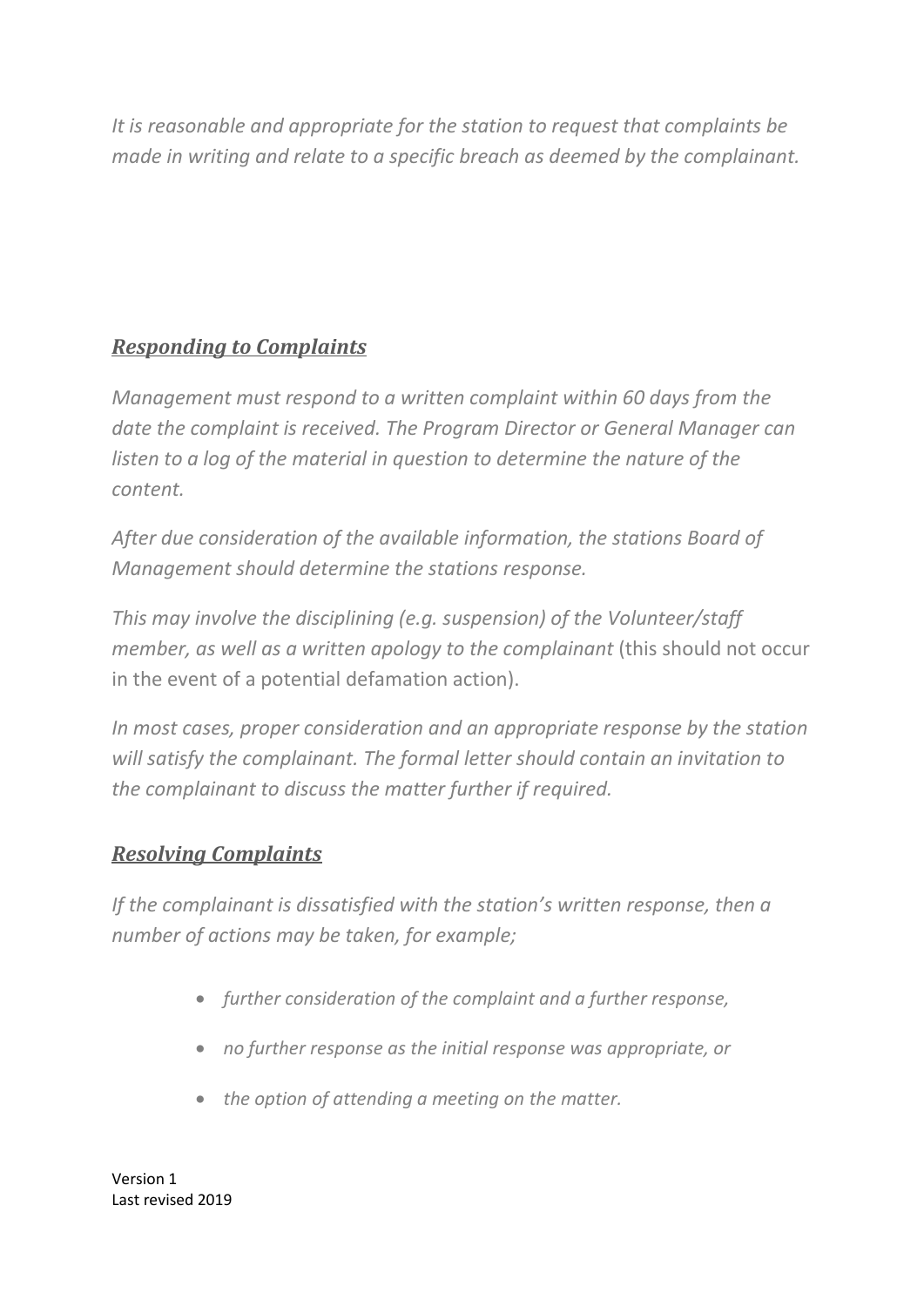*If the complainant wishes to participate in a meeting, the presenter concerned and the station's General Manager should be invited to attend. The CBAA Handbook includes a chapter on Conflict Resolution for guidance on how to conduct such a meeting.*

# *Unresolved Complaints*

*CROW FM is required by law to inform the person of their right to take their complaint to the Australian Communications Media Authority (ACMA) if the complainant is unhappy with the stations response, or if a response has not been received within the 60 day period.*

*For unresolved complaints, any correspondence should be addressed to:*

*The Manager Codes and Conditions Section Australian Communications Media Authority PO Box Q500 Sydney, NSW, 1230 Tel: (02) 9334 7700 Fax: (02) 9334 7799*

*Or Email Via the ACMA website*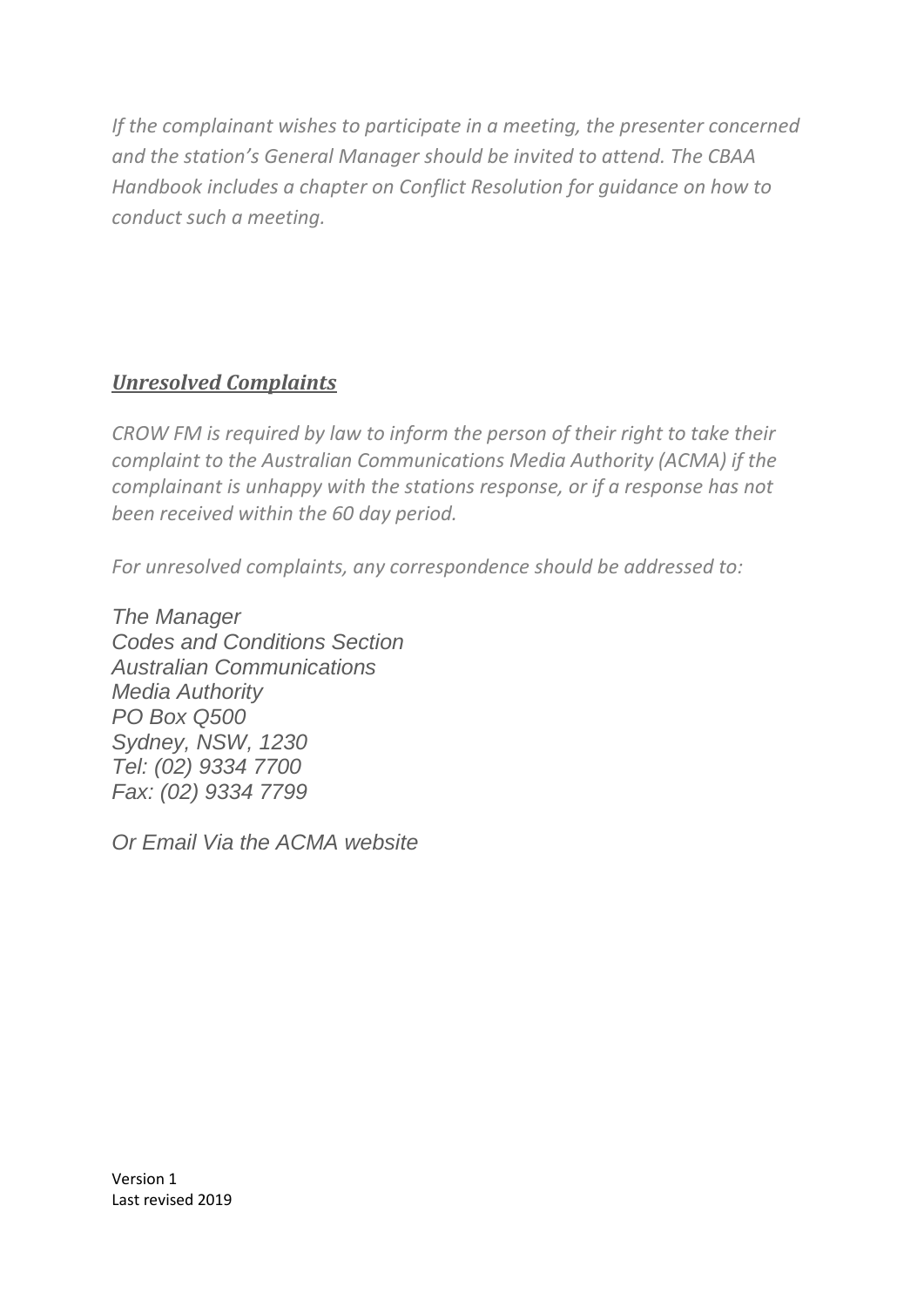

# **COMPLAINTS FORM**

Nature of Complaint

----------------------------------------------------------------------------------

A complaint should relate to a licence or Code of Practice condition.

\_\_\_\_\_\_\_\_\_\_\_\_\_\_\_\_\_\_\_\_\_\_\_\_\_\_\_\_\_\_\_\_\_\_\_\_\_\_\_\_\_\_\_\_\_\_\_\_\_\_

\_\_\_\_\_\_\_\_\_\_\_\_\_\_\_\_\_\_\_\_\_\_\_\_\_\_\_\_\_\_\_\_\_\_\_\_\_\_\_\_\_\_\_\_\_\_\_\_\_\_

\_\_\_\_\_\_\_\_\_\_\_\_\_\_\_\_\_\_\_\_\_\_\_\_\_\_\_\_\_\_\_\_\_\_\_\_\_\_\_\_\_\_\_\_\_\_\_\_\_\_

\_\_\_\_\_\_\_\_\_\_\_\_\_\_\_\_\_\_\_\_\_\_\_\_\_\_\_\_\_\_\_\_\_\_\_\_\_\_\_\_\_\_\_\_\_\_\_\_\_\_

\_\_\_\_\_\_\_\_\_\_\_\_\_\_\_\_\_\_\_\_\_\_\_\_\_\_\_\_\_\_\_\_\_\_\_\_\_\_\_\_\_\_\_\_\_\_\_\_\_\_

Program associated with complaint

Date and Time of Program Broadcast

Person taking the complaint

Contact Details: Name of person making the complaint

#### Address

Version 1 Last revised 2019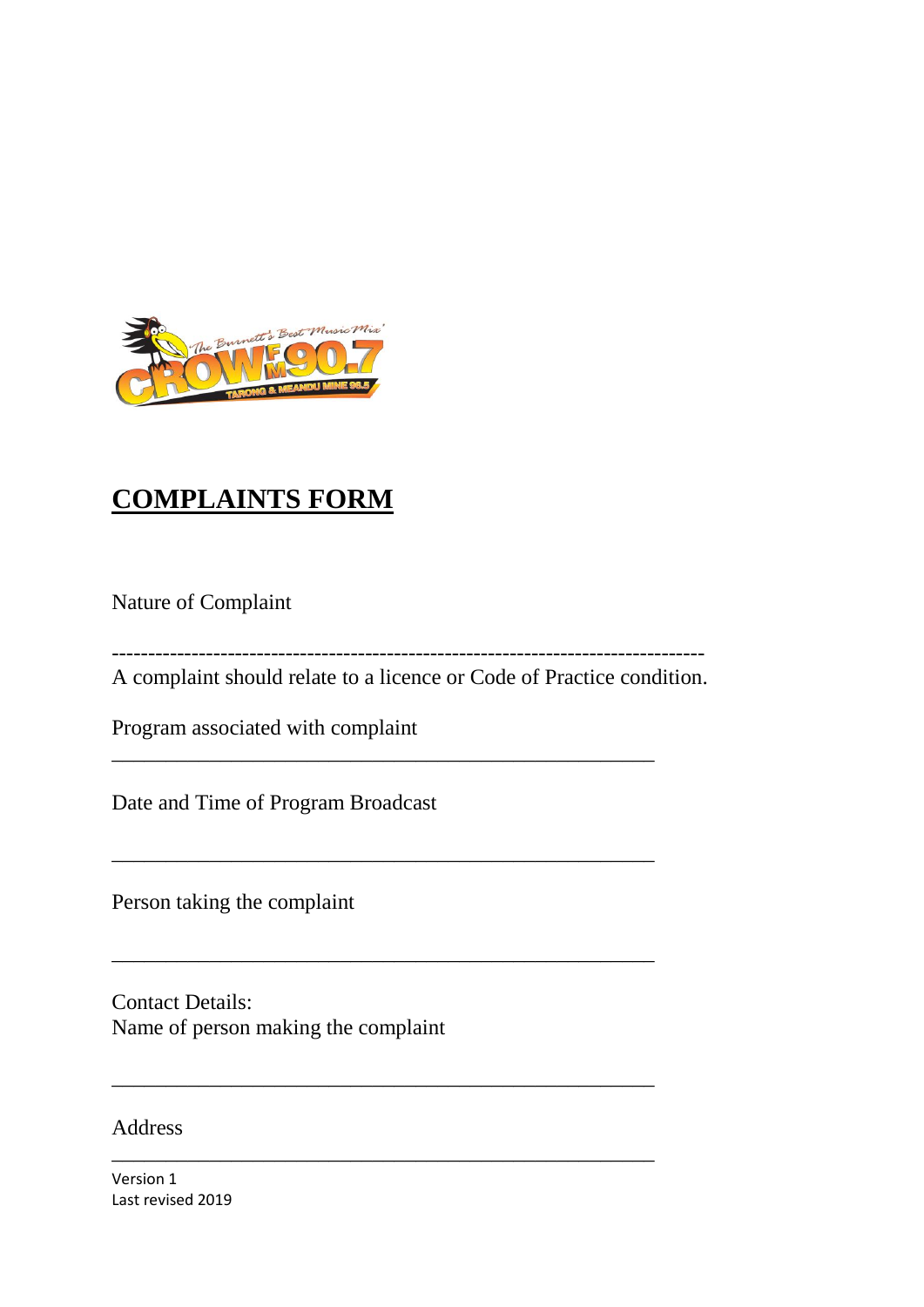| <b>Telephone Contacts</b> |  |
|---------------------------|--|
| (B/H)                     |  |
| (A/H)                     |  |



# **MANAGEMENT COMPLAINT RESOLUTION FORM**

Complaints Process

The whole complaints process must be completed within 60 days from the date on which the complaint was first made.

Version 1 Nature of Complaint: ............................................................................................. ....................................................................................... .................................. Against: ..............................................................................................................By: ............................................. ........................................................................ The appropriate person at the station is to insert dates: • Received the verbal complaint • Received the formal complaint in writing  $\frac{1}{\sqrt{2}}$  ,  $\frac{1}{\sqrt{2}}$  ,  $\frac{1}{\sqrt{2}}$  ,  $\frac{1}{\sqrt{2}}$  ,  $\frac{1}{\sqrt{2}}$  ,  $\frac{1}{\sqrt{2}}$  ,  $\frac{1}{\sqrt{2}}$  ,  $\frac{1}{\sqrt{2}}$  ,  $\frac{1}{\sqrt{2}}$  ,  $\frac{1}{\sqrt{2}}$  ,  $\frac{1}{\sqrt{2}}$  ,  $\frac{1}{\sqrt{2}}$  ,  $\frac{1}{\sqrt{2}}$  ,  $\frac{1}{\sqrt{2}}$  ,  $\frac{1}{\sqrt{2}}$  Checked the logged program material \_\_\_\_\_\_\_\_\_\_\_\_\_\_\_\_ • Sent written station response to complainant Organised follow-up with complainant (e.g. meeting) · Provided ACMA contact details to complainant, if necessary \_\_\_\_\_\_\_\_\_\_\_\_\_\_\_\_ • Filed all paperwork for future reference

Last revised 2019